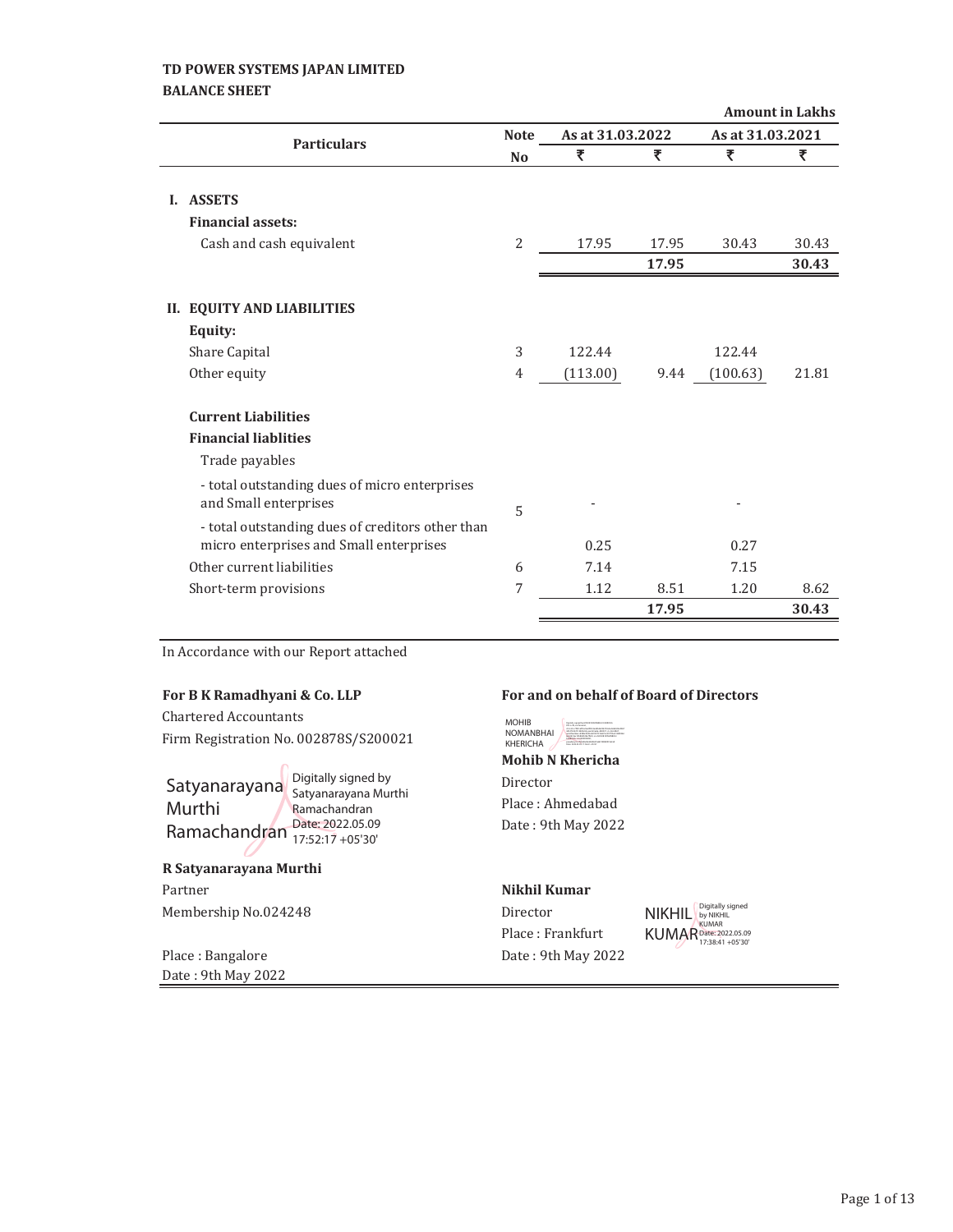## **TD POWER SYSTEMS JAPAN LIMITED STATEMENT OF PROFIT AND LOSS FOR THE**

|    |                                                          |                    |                                 | <b>Amount in Lakhs</b>          |
|----|----------------------------------------------------------|--------------------|---------------------------------|---------------------------------|
|    | <b>Particulars</b>                                       | <b>Note</b><br>No. | <b>Year ended</b><br>31.03.2022 | <b>Year ended</b><br>31.03.2021 |
|    |                                                          |                    | ₹                               | ₹                               |
| L. | Revenue from Operations                                  | 8                  |                                 | 235.47                          |
| H. | Other Income                                             | 9                  |                                 | 0.02                            |
| Ш  | Total revenue (I + II)                                   |                    |                                 | 235.49                          |
| IV | <b>Expenses</b>                                          |                    |                                 |                                 |
|    | Purchase of traded goods                                 | 10                 |                                 | 223.69                          |
|    | Employee benefits expense                                | 11                 | 1.02                            | 1.08                            |
|    | Other expenses                                           | 12                 | 8.74                            | 9.50                            |
|    | <b>Total Expenses</b>                                    |                    | 9.76                            | 234.27                          |
| V  | Profit/(loss)before tax (III-IV)                         |                    | (9.76)                          | 1.22                            |
| VI | Tax expense:                                             |                    |                                 |                                 |
|    | - Current tax                                            |                    | 1.12                            | 1.20                            |
|    | VII Profit/(loss) for the period (V-VI)                  |                    | (10.88)                         | 0.02                            |
|    | VIII Other comprehensive income                          |                    |                                 |                                 |
|    | Items that will be reclassified to profit or loss        |                    |                                 |                                 |
|    | Exchange difference on translation of foreign operations | 13                 | (1.49)                          | (1.59)                          |
|    | <b>Total</b>                                             |                    | (1.49)                          | (1.59)                          |
|    | Total comprehensive income for the period (VII+VIII)     |                    | (12.37)                         | (1.57)                          |
|    | IX Earning per equity share:                             |                    |                                 |                                 |
|    | Basic and Diluted (₹.)                                   |                    | (544.00)                        | 1.00                            |
|    |                                                          |                    |                                 |                                 |

In Accordance with our Report attached

Chartered Accountants Firm Registration No. 002878S/S200021

|                               | Digitally signed by<br>Satyanarayana Murthi |
|-------------------------------|---------------------------------------------|
| Satyanarayana                 |                                             |
| Murthi                        | Ramachandran                                |
| Ramachandran Date: 2022.05.09 |                                             |
|                               |                                             |
|                               |                                             |

## **R Satyanarayana Murthi** Partner

**Membership No.024248** 

Place: Bangalore Date: 9th May 2022

## **For B K Ramadhyani & Co. LLP For and on behalf of Board of Directors**

MOHIB NOMANBHAI

**Mohib N Khericha** Director Place: Ahmedabad Date: 9th May 2022 KHERICHA

| Nikhil Kumar       | NIKHII<br>Digitally signed by          |
|--------------------|----------------------------------------|
| Director           | NIKHIL KUMAR<br>KUMAR Date: 2022.05.09 |
| Place: Frankfurt   |                                        |
| Date: 9th May 2022 |                                        |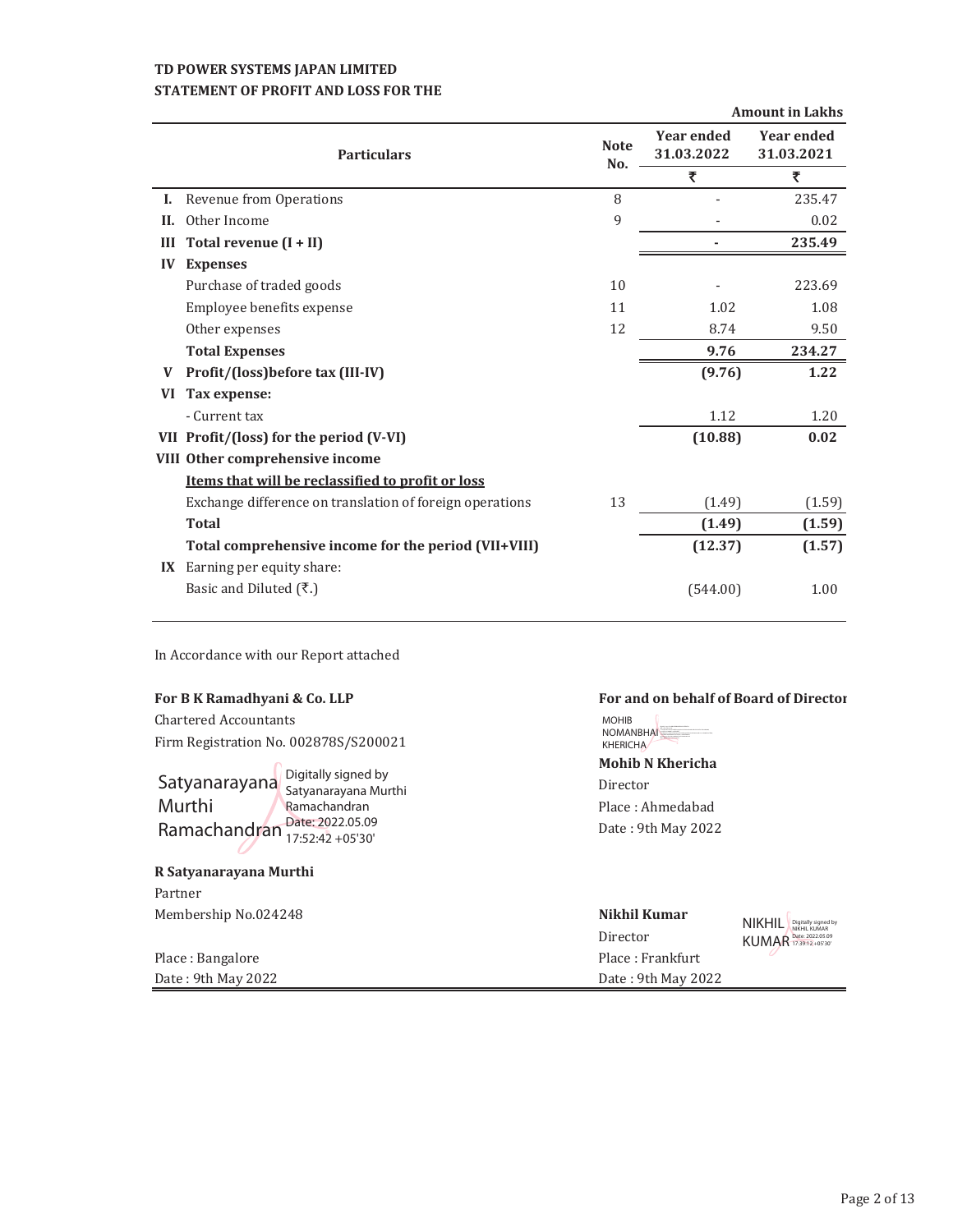## **TD POWER SYSTEMS JAPAN LIMITED STATEMENT OF CHANGES IN EQUITY AS AT 31ST MARCH 2022**

| <b>Particulars</b>                                                                                | <b>Numbers</b> | Amount in<br>Lakhs |
|---------------------------------------------------------------------------------------------------|----------------|--------------------|
| <b>Equity Share Capital:</b><br>Equity shares of JPY 10000 each issued, subscribed and fully paid |                |                    |
| As at 1st April 2020                                                                              | 2,000          | 122.44             |
| Issue of share capital                                                                            |                |                    |
| As at 31st March 2021                                                                             | 2,000          | 122.44             |
|                                                                                                   |                |                    |
| As at 1st April 2021                                                                              | 2,000          | 122.44             |
| Issue of share capital                                                                            |                |                    |
| As at 31st March 2022                                                                             | 2,000          | 122.44             |

**Other Equity**

| <b>Particulars</b>                                      | <b>Retained</b><br>earnings  | <b>Exchange</b><br>difference on<br>translation of<br>foreign<br>operation | <b>Total other</b><br>equity |
|---------------------------------------------------------|------------------------------|----------------------------------------------------------------------------|------------------------------|
| As at 1st April 2020                                    | (138.83)                     | 39.77                                                                      | (99.06)                      |
| Profit for the year 1st April 2020 to 31st March 2021   | 0.02                         |                                                                            | 0.02                         |
| Other comprehensive income                              |                              | (1.59)                                                                     | (1.59)                       |
| As at 31st March 2021                                   | (138.81)                     | 38.18                                                                      | (100.63)                     |
|                                                         |                              |                                                                            |                              |
| As at 1st April 2021                                    | (138.81)                     | 38.18                                                                      | (100.63)                     |
| Profit for the period 1st April 2021 to 31st March 2022 | (10.88)                      |                                                                            | (10.88)                      |
| Other comprehensive income                              | $\qquad \qquad \blacksquare$ | (1.49)                                                                     | (1.49)                       |
| As at 31st March 2022                                   | (149.69)                     | 36.69                                                                      | (113.00)                     |

In Accordance with our Report attached

Chartered Accountants Firm Registration No. 002878S/S200021

Satyanarayana Bigitally signed by Murthi Ramachandran Date: 2022.05.09 Satyanarayana Murthi Ramachandran 17:53:03 +05'30'

**R Satyanarayana Murthi**

Partner Membership!No.024248 **Nikhil Kumar**

| Place : Bangalore  | Place: Frankfurt   |
|--------------------|--------------------|
| Date: 9th May 2022 | Date: 9th May 2022 |

#### **For B K Ramadhyani & Co. LLP For and on behalf of Board of Directors**



**Mohib N Khericha** Director Place: Ahmedabad

Date: 9th May 2022

| Director           | <b>NIKHIL</b> | Digitally signed<br>by NIKHIL<br><b>KUMAR</b>     |
|--------------------|---------------|---------------------------------------------------|
| Place : Frankfurt  |               | <b>KUMAR Date: 2022.05.09</b><br>17:39:30 +05'30" |
| Date: 9th May 2022 |               |                                                   |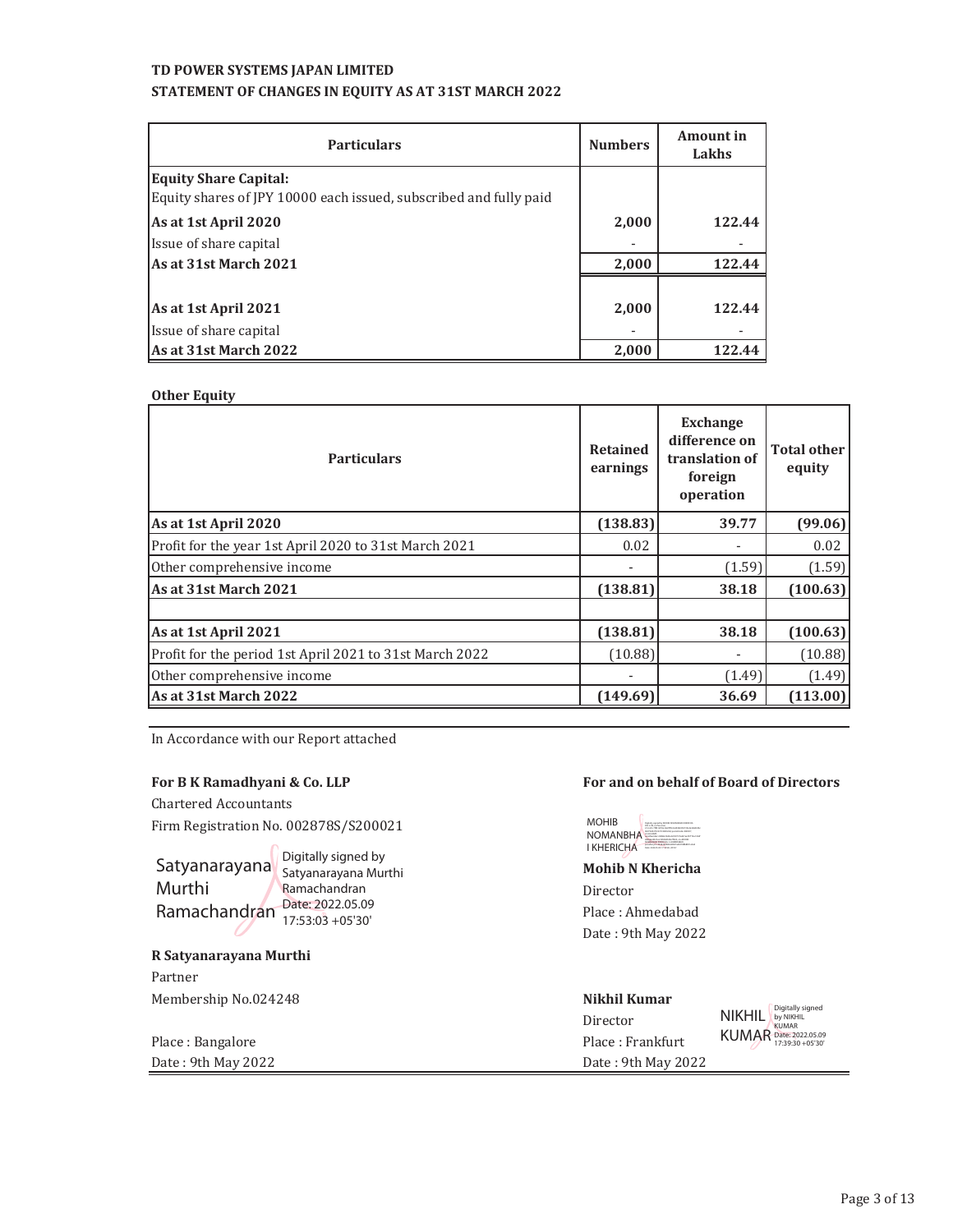|              | <b>CASH FLOW STATEMENT FOR THE</b>                           |                                 |         |                                 | <b>Amount in Lakhs</b> |
|--------------|--------------------------------------------------------------|---------------------------------|---------|---------------------------------|------------------------|
|              | <b>Particulars</b>                                           | <b>Year ended</b><br>31.03.2022 |         | <b>Year ended</b><br>31.03.2021 |                        |
| $\mathbf{A}$ | <b>CASH FLOW FROM OPERATING ACTIVITIES</b>                   |                                 |         |                                 |                        |
|              | Net Profit before tax                                        |                                 | (9.76)  |                                 | 1.22                   |
|              | Adjustments for:                                             |                                 |         |                                 |                        |
|              | Interest Income                                              |                                 |         |                                 | (0.02)                 |
|              | <b>Operating profit before Working Capital Changes</b>       |                                 | (9.76)  |                                 | 1.20                   |
|              | <b>Adjustments for</b>                                       |                                 |         |                                 |                        |
|              | (Decrease)/Increase in Trade Payables                        | (0.02)                          |         |                                 |                        |
|              | (Decrease)/Increase in Other Payable                         | (0.01)                          | (0.03)  | (241.50)                        | (241.50)               |
|              | <b>Cash generated from Operations</b>                        |                                 | (9.79)  |                                 | (240.30)               |
|              | Direct Taxes Paid                                            |                                 | 1.20    |                                 | 1.27                   |
|              | <b>Net Cash Flow from Operating Activities</b>               |                                 | (10.99) |                                 | (241.57)               |
| B            | <b>Cash flow from Investing Activities</b>                   |                                 |         |                                 |                        |
|              | <b>Interest Received</b>                                     |                                 |         |                                 | 0.02                   |
|              | Net Cash used in investing activities                        |                                 |         |                                 | 0.02                   |
|              | Net increase/decrease in cash and cash equivalents           |                                 | (10.99) |                                 | (241.55)               |
|              | Net Foreign exchange difference on translation               |                                 | (1.49)  |                                 | (1.59)                 |
|              | Cash and cash equivalents at the beginning                   |                                 | 30.43   |                                 | 273.57                 |
|              | Cash and cash equivalents at close                           |                                 | 17.95   |                                 | 30.43                  |
|              | Cash and cash equivalents at the end of the year- Constitute |                                 |         |                                 |                        |
|              | - Balances with banks                                        |                                 |         |                                 |                        |
|              | In current accounts                                          |                                 | 17.95   |                                 | 30.43                  |

NOTES : Cashflows are reported using the indirect method. Cash and cash equivalents is after adjusting translation gain/loss.

In Accordance with our Report attached

Chartered Accountants Firm Registration No. 002878S/S200021



Satyanarayana Murthi Ramachandran 17:53:27 +05'30'

#### **R Satyanarayana Murthi**

Partner **Membership No.024248** 

## Place: Bangalore Date: 9th May 2022

#### **For B K Ramadhyani & Co. LLP For and on behalf of Board of Directors**



**Mohib N Khericha** Director Place: Ahmedabad Date: 9th May 2022

| Nikhil Kumar       | NIKHIL Digitally signed                |
|--------------------|----------------------------------------|
| Director           | <b>KUMAR</b><br>KUMAR Date: 2022.05.09 |
| Place: Frankfurt   |                                        |
| Date: 9th May 2022 |                                        |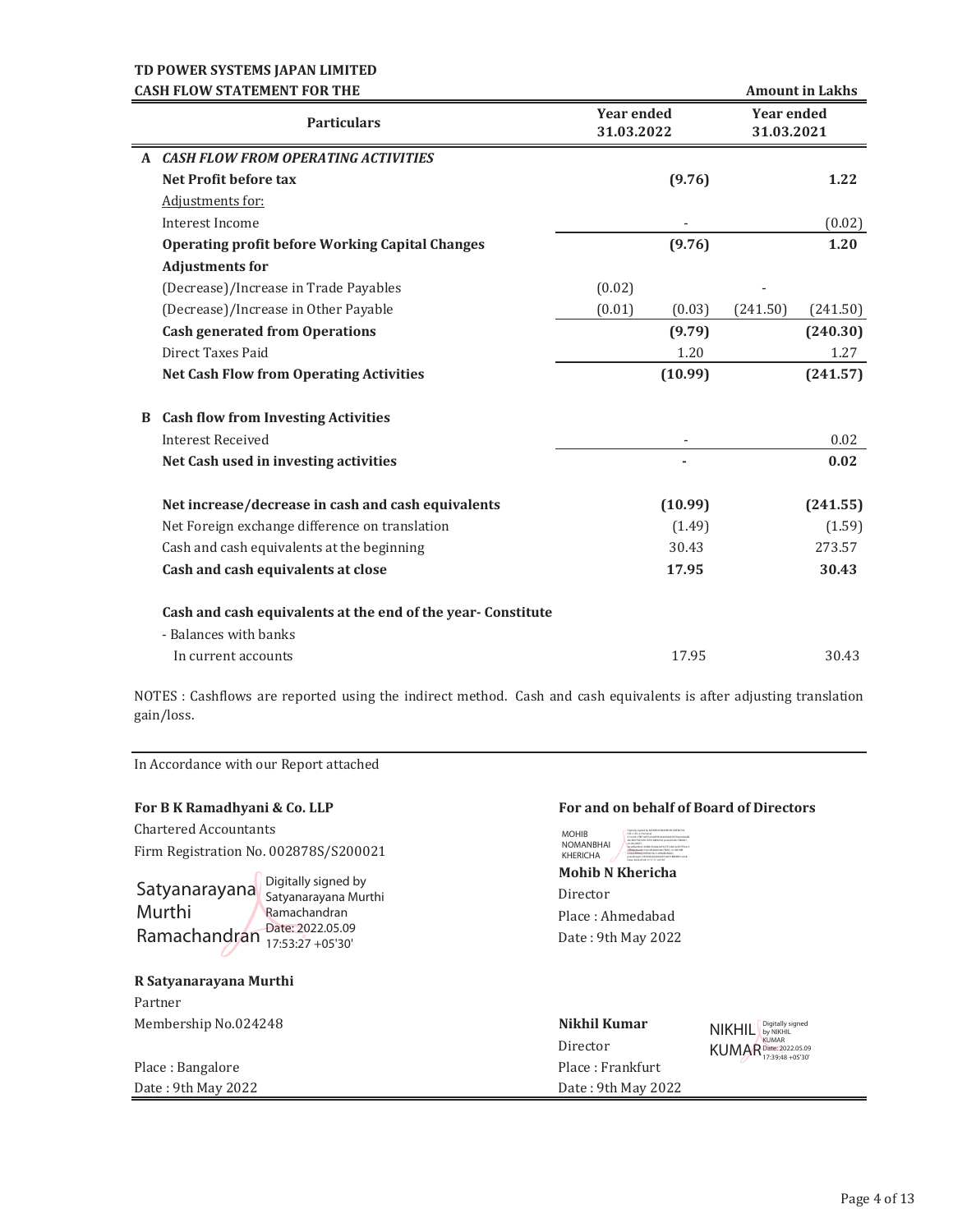#### **SUMMARY OF ACCOUNTING POLICIES AND OTHER EXPLANATORY INFORMATION FOR THE YEAR ENDED 31st MARCH 2022**

#### **1 Significant Accounting Policies**

#### **1.1 Basis of preparation of financial statements:**

The financial statements have been prepared on going concern basis and on accrual method of accounting. Historical cost convention is adopted while preparing financial statements. The preparation of financial statements requires management to make estimates and assumptions that affect the reported amounts of assets and liabilities, disclosures of contingent liabilities as at the date of the financial statements, and the reported amounts of revenue and expenses during the reported year.

#### **1.2 Revenue Recognition:**

Revenue is measured at the fair value of the consideration received or receivable. Amounts disclosed as revenue are inclusive of excise duty and net of returns, trade allowances, rebates, and value added tax/GST. The Company recognizes revenue from sale of goods when the following criteria have been satisfied:

(a) the entity has transferred to the buyer the significant risks and rewards of ownership of the goods;

(b) the entity retains neither continuing managerial involvement to the degree usually associated with ownership nor effective control over the goods sold;

(c) the amount of revenue can be measured reliably;

(d) it is probable that the economic benefits associated with the transaction will flow to the entity; and

(e) the costs incurred or to be incurred in respect of the transaction can be measured reliably

#### **Timing of recognition:**

Revenue from Sale of Manufactured goods and in case of project business is recognized on shipment to customers or acceptance by the customers. On Service contracts, revenue is recognised based on the estimates made on completion as at the end of the reporting period.

#### **Measurement of revenue:**

Estimates of revenues, costs or extent of progress toward completion are revised if circumstances change. Any resulting increases or decreases in estimated revenues or costs are reflected in profit or loss in the period in which the circumstances that give rise to the revision become known by management.

#### **1.3 Property Pland and Equipment**:

All items of Property, Plant and Equipment's are carried at cost less accumulated depreciation / amortisation and impairment losses, if any. the cost of Property, Plant and Equipment's are stated at cost of acquisition excluding vatable duties, inclusive of freight, taxes and incidental expenses relating to the acquisition and finance cost on borrowings utilized for acquisition of qualifying Property, Plant and Equipment's.

Property, Plant and Equipment's manufactured internally and capitalised at Factory Cost.

#### **Depreciation:**

Depreciation on tangible assets is provided using straight line method ( SLM) with reference to the estimated useful life of the Property, Plant and Equipment's less its residual value as prescribed under Schedule II of The Companies Act 2013, or actual useful life of the asset, whichever is lower. Property, Plant and Equipment's costing below  $\bar{\tau}$ . 5,000/- are depreciated fully. Depreciation is charged for complete quarter on addition / deletion.

#### **1.4 Inventories:**

Inventories are valued at cost or net realizable value, which ever is lower. Raw materials and bought out items are valued on first in first out basis as per Indian Accounting Standard and includes material cost, carriage inward, insurance and purchase related expenses. Cost in respect of work in progress and finished goods are based on works cost.

#### **1.5 Foreign currency transactions:**

a) Foreign currency transactions are translated into Indian rupees at the exchange rate prevailing on the date of the transaction.

b) Monetary foreign currency assets and liabilities outstanding at the end of the year are restated at the exchange rates prevailing on the reporting date. In terms of IND AS 21, the exchange gains/losses are charged to other comprehensive income..

c) Non monetary items denominated in foreign currency, are valued at the exchange rate prevailing on the date of transaction.

d) In respect of overseas branches, financial statements are translated as if the transactions are those of the Company itself.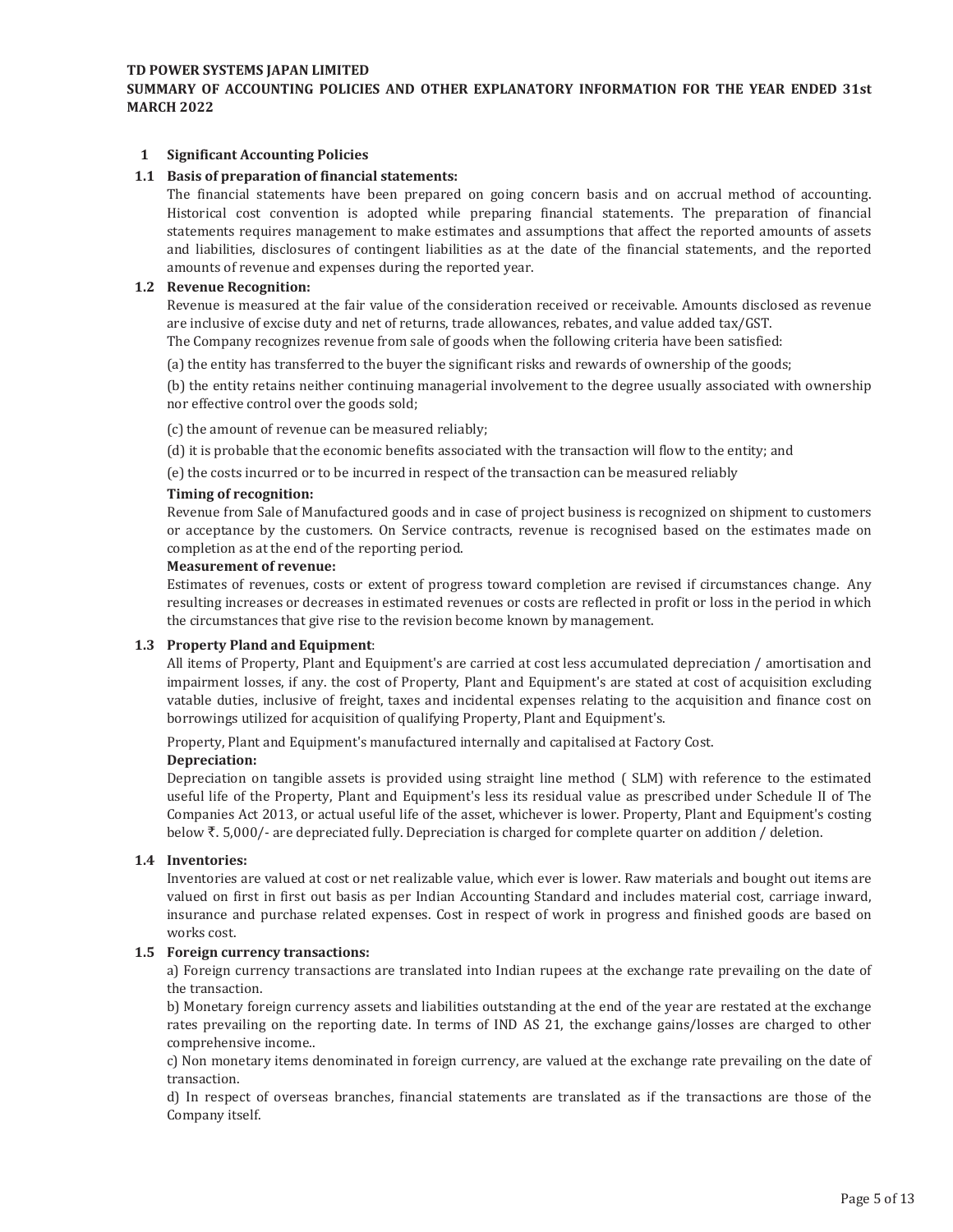#### **SUMMARY OF ACCOUNTING POLICIES AND OTHER EXPLANATORY INFORMATION FOR THE YEAR ENDED 31st MARCH 2022**

#### **1.6 Borrowing Cost:**

Interest and other borrowing cost on borrowings relatable to qualifying assets are capitalized up to the date such assets are ready for use. Other interest and borrowing cost are charged to Profit & Loss Account.

#### **1.7 Contingent Liabilities:**

Financial effects of contingent liabilities are disclosed based on information available up to the date on which financial statements are approved. However, where a reasonable estimate of financial effect cannot be made, suitable disclosures are made with regard to this fact and the existence and nature of the contingent liability.

#### **1.8 Impairment of assets:**

At each balance sheet date, the management reviews the carrying amount of its asset to determine whether there is any indication that those assets are impaired. If any such indication exists, the recoverable amount of the asset is estimated in order to determine the extent of impairment loss. Reversal of impairment loss, if any, is recognised immediately in the profit and loss account.

#### **1.9 Leases:**

#### **Company as a Lessee:**

Contracts with third party, which give the company the right of use in respect of an Asset, are accounted in line with the provisions of Ind AS 116 - Leases, if the recognition criteria as specified in the Accounting standard are met.

Lease payments associated with Short terms leases and Leases in respect of Low value assets are charged off as expenses on straight line basis over lease term or other systematic basis, as applicable.

At commencement date, the value of "right of use" is capitalised at the present value of outstanding lease payments plus any initial direct cost and estimated cost, if any, of dismantling and removing the underlying asset and presented as part of Plant, property and equipment.

Liability for lease is created for an amount equivalent to the present value of outstanding lease payments and presented as Borrowing. Subsequent measurement, if any, is made using Cost model.

Each lease payment is allocated between the liability created and finance cost. The finance cost is charged to the Statement of Profit and loss over the lease period so as to produce a constant periodic rate of interest on the remaining balance of the liability for each period.

The right-of-use asset is depreciated over the shorter of the asset's useful life and the lease term on a straight-line basis. The lease payments are discounted using the interest rate implicit in the lease, if that rate can be determined, or the company's incremental borrowing rate.

Lease modifications, if any are accounted as a separate lease if the recognition criteria specified in the standard are met. **Company as a lessor:**

Leases are classified as operating lease or a finance lease based on the recognition criteria specified in Ind AS  $116 -$ Leases

#### **Finance Lease:**

At commencement date, amount equivalent to the "net investment in the lease" is presented as a Receivable. The implicit interest rate is used to measure the value of the "net investment in Lease".

Each lease payment is allocated between the Receivable created and finance income. The finance income is recognised in the Statement of Profit and loss over the lease period so as to reflect a constant periodic rate of return on the net investment in Lease.

The asset is tested for de-recognition and impairment requirements as per Ind AS 109 - Financial Instruments. Lease modifications, if any are accounted as a separate lease if the recognition criteria specified in the standard are met.

#### **Operating Lease:**

The company recognises lease payments from operating leases as income on either a straight-line basis or another systematic basis, if required.

Lease modifications, if any are accounted as a separate lease if the recognition criteria specified in the standard are met.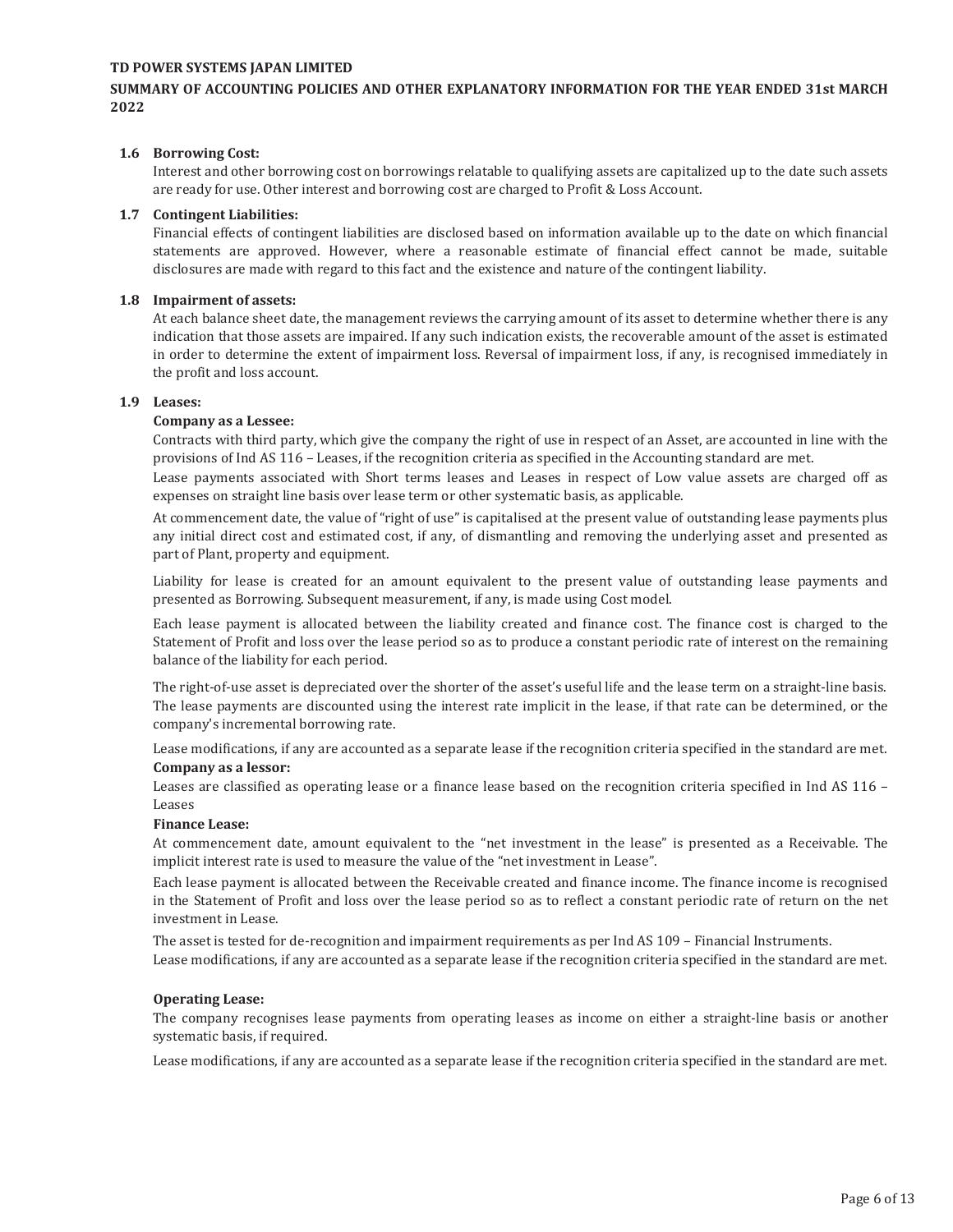|                                                                             |                     | <b>Amount in Lakhs</b> |
|-----------------------------------------------------------------------------|---------------------|------------------------|
| <b>Particulars</b>                                                          | As at<br>31,03,2022 | As at<br>31.03.2021    |
|                                                                             | Ŧ                   | 罗                      |
| 2 CASH AND CASH EQUIVALENT:<br>Balances with banks<br>- on current accounts | 17.95<br>17.95      | 30.43<br>30.43         |

### **NOTES FORMING PART OF FINANCIAL STATEMENTS FOR THE YEAR ENDED 31ST MARCH 2022**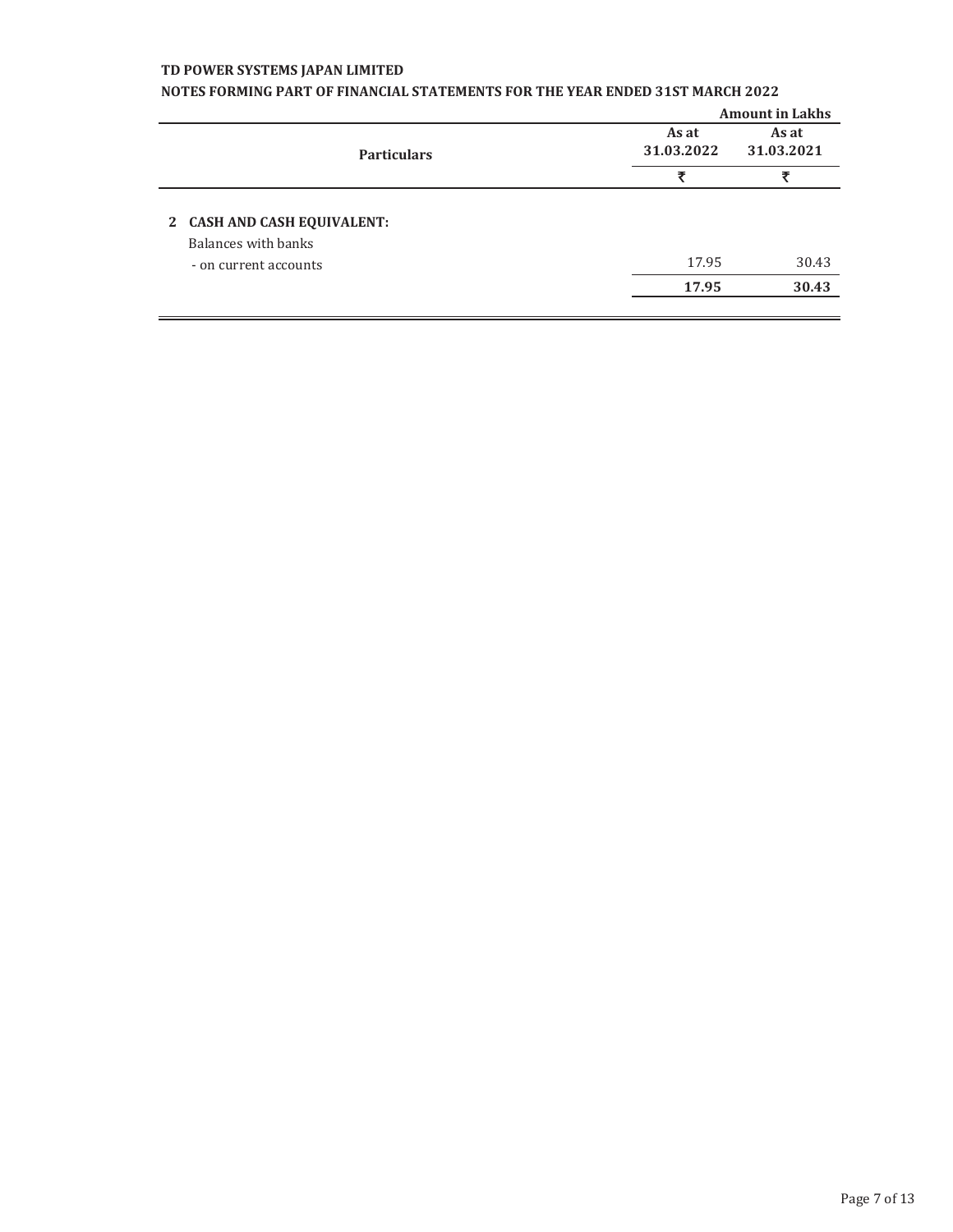### **NOTES FORMING PART OF FINANCIAL STATEMENTS FOR THE YEAR ENDED 31ST MARCH 2022**

# **3 SHARE CAPITAL**

| <b>Particulars</b>                                                                                     | As at<br>31.03.2022 | As at<br>31.03.2021 |
|--------------------------------------------------------------------------------------------------------|---------------------|---------------------|
| Authorized:                                                                                            |                     |                     |
| Equity shares of JPY 10,000/- each:                                                                    |                     |                     |
| Number of Equity Shares                                                                                | 8,000               | 8,000               |
| Amount of Equity Share Capital (in JPY)                                                                | 800.00              | 800.00              |
| Issued, subscribed and fully paid up:                                                                  |                     |                     |
| Equity shares of JPY 10,000/- each                                                                     |                     |                     |
| <b>Number of Equity Shares</b>                                                                         |                     |                     |
| At the beginning of the year                                                                           | 2,000               | 2,000               |
| Issued during the year                                                                                 |                     |                     |
| At the close of the year                                                                               | 2,000               | 2,000               |
| <b>Amount of Equity Share Capital (Amount in Lakhs)</b>                                                |                     |                     |
| At the beginning of the year                                                                           | 122.44              | 122.44              |
| Issued during the year                                                                                 |                     |                     |
| At the close of the year                                                                               | 122.44              | 122.44              |
|                                                                                                        |                     |                     |
| Particulars of equity share holders holding more than 5% of the<br>total paid up equity share capital: | As at<br>31.03.2022 | As at<br>31.03.2021 |
| TD Power Systems Limited (Holding Company)                                                             |                     |                     |
| - Number of Shares held                                                                                | 2,000               | 2,000               |
| - Percentage of Share Capital                                                                          | 100.00%             | 100.00%             |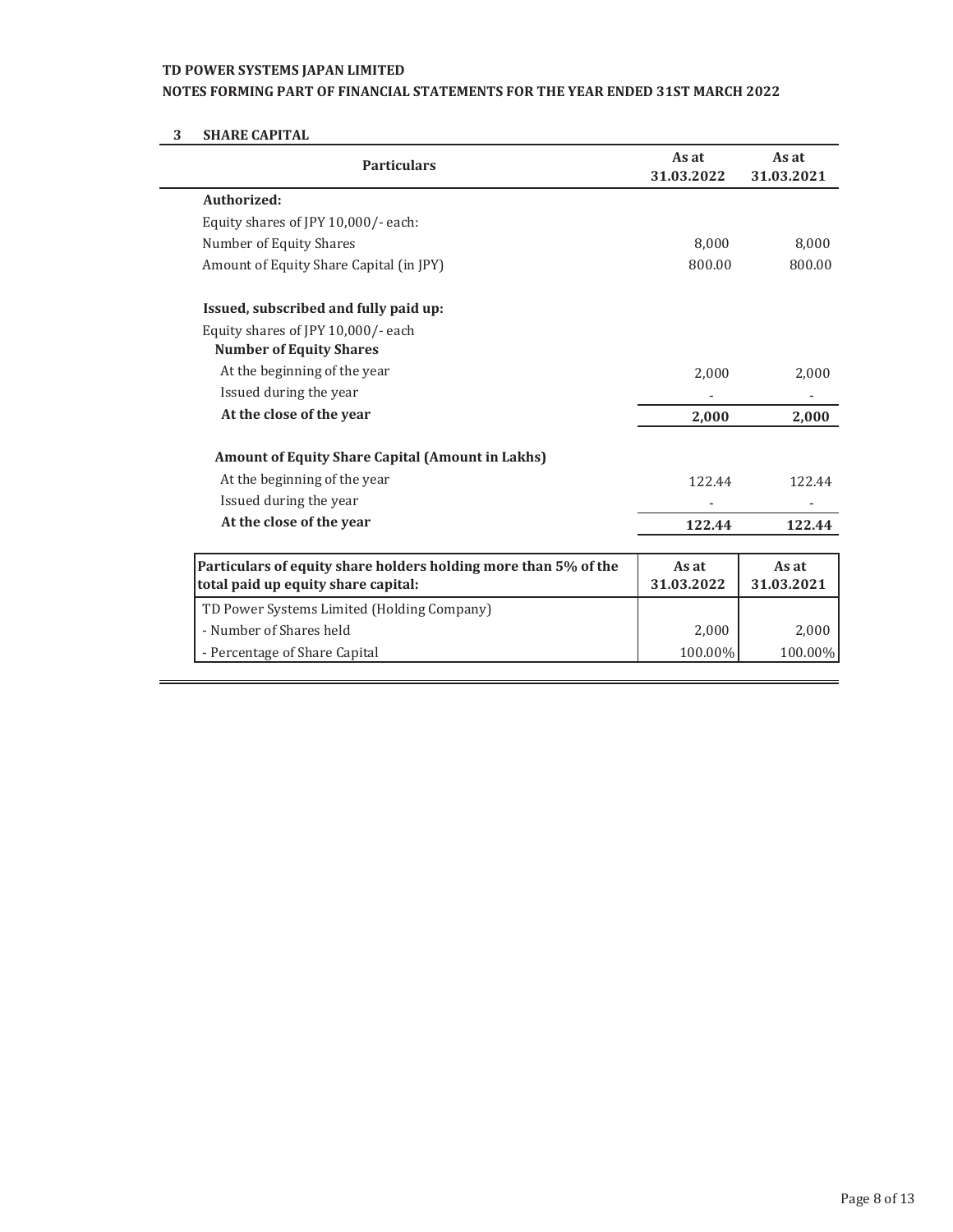|    |                                                                             |                     | <b>Amount in Lakhs</b> |
|----|-----------------------------------------------------------------------------|---------------------|------------------------|
|    | <b>Particulars</b>                                                          | As at<br>31.03.2022 | As at<br>31.03.2021    |
|    |                                                                             | ₹                   | ₹                      |
|    | 4 OTHER EQUITY:                                                             |                     |                        |
|    | Surplus i.e. balance in Statement of Profit & Loss                          |                     |                        |
|    | As at the beginning of the year                                             | (138.81)            | (138.83)               |
|    | Add: Transferred from Statement of Profit and Loss                          | (10.88)             | 0.02                   |
|    | As at the end of the year - A                                               | (149.69)            | (138.81)               |
|    | <b>Other Comprehensive Income</b>                                           |                     |                        |
|    | Exchange difference on translation of foreign operations                    |                     |                        |
|    | As at the beginning of the year                                             | 38.18               | 39.77                  |
|    | Add: Transferred from Statement of Profit and Loss                          | (1.49)              | (1.59)                 |
|    | As at the end of the year - B                                               | 36.69               | 38.18                  |
|    | Total (A+B)                                                                 | (113.00)            | (100.63)               |
| 5. | <b>TRADE PAYABLES</b>                                                       |                     |                        |
|    | -total outstanding dues of micro enterprises and Small enterprises          |                     |                        |
|    | -total outstanding dues of creditors other than micro enterprises and Small |                     |                        |
|    | enterprises                                                                 | 0.25                | 0.27                   |
|    |                                                                             | 0.25                | 0.27                   |
|    | <b>Additional disclosure:</b>                                               |                     |                        |
|    | Outstanding dues to Others - Less than 1 year                               | 0.25                | 0.27                   |
|    | <b>6 OTHER CURRENT LIABILITIES:</b>                                         |                     |                        |
|    | Advance received from customers                                             |                     | 0.15                   |
|    | <b>Outstanding Liabilities</b>                                              | 7.14                | 7.00                   |
|    |                                                                             | 7.14                | 7.15                   |
| 7  | <b>SHORT TERM PROVISIONS:</b>                                               |                     |                        |
|    | Provision for taxation                                                      | 1.12                | 1.20                   |
|    |                                                                             | 1.12                | 1.20                   |
|    |                                                                             |                     |                        |

## **NOTES FORMING PART OF FINANCIAL STATEMENTS FOR THE YEAR ENDED 31ST MARCH 2022**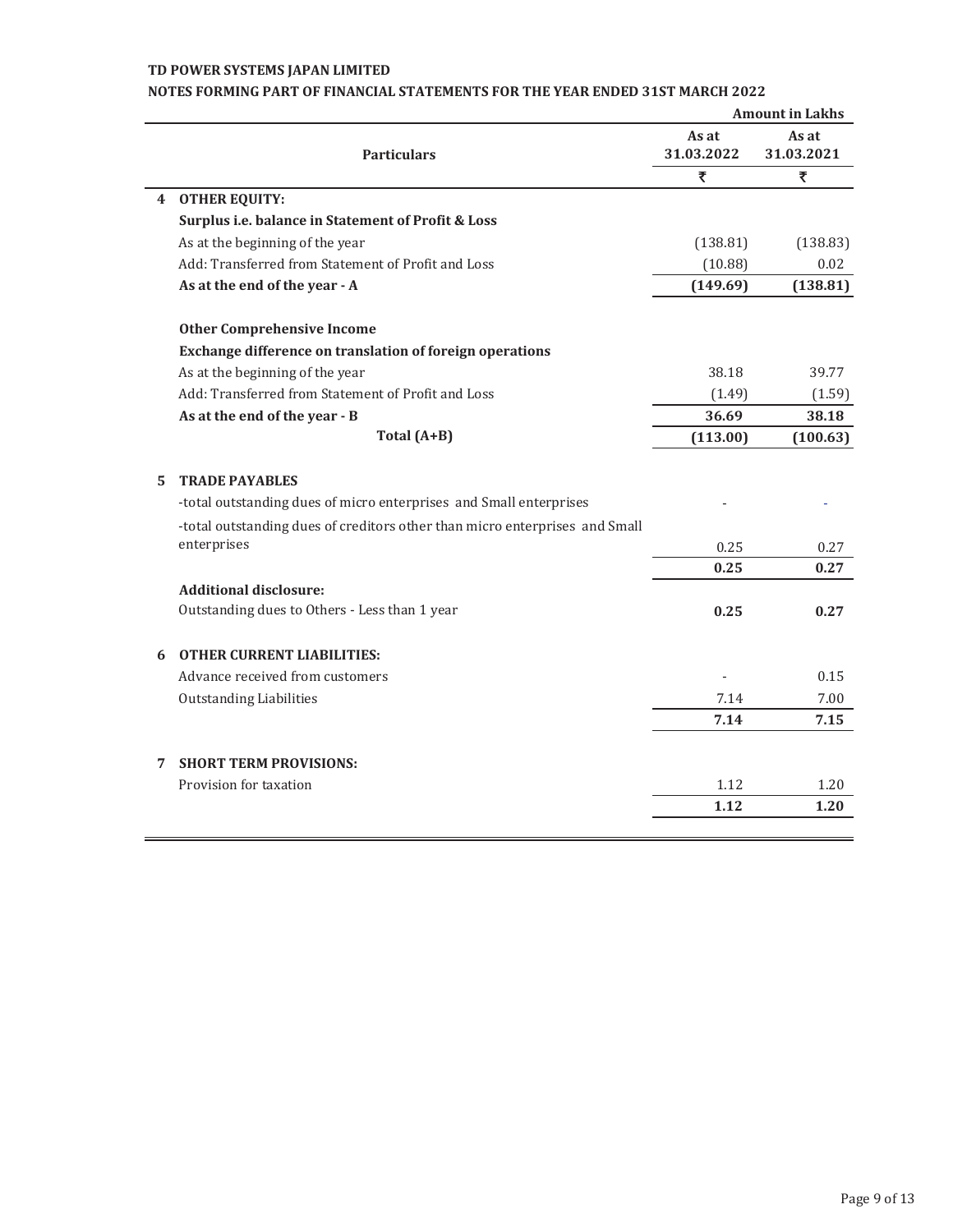|                    |                                                              | <b>Amount in Lakhs</b>          |                                 |  |
|--------------------|--------------------------------------------------------------|---------------------------------|---------------------------------|--|
| <b>Note</b><br>No. | <b>Particulars</b>                                           | <b>Year ended</b><br>31.03.2022 | <b>Year ended</b><br>31.03.2021 |  |
|                    |                                                              | ₹                               | ₹                               |  |
| 8                  | <b>REVENUE FROM OPERATIONS:</b>                              |                                 |                                 |  |
|                    | Sale of Goods                                                |                                 |                                 |  |
|                    | - Power Business                                             |                                 | 235.47                          |  |
|                    |                                                              |                                 | 235.47                          |  |
| 9                  | <b>OTHER INCOME:</b>                                         |                                 |                                 |  |
|                    | Interest income on Bank Deposits                             |                                 | 0.02                            |  |
|                    |                                                              |                                 | 0.02                            |  |
| 10                 | PURCHASE FOR PROJECTS BUSINESS                               |                                 |                                 |  |
|                    | <b>Purchases for Projects Business</b>                       |                                 | 223.69                          |  |
|                    |                                                              | ä,                              | 223.69                          |  |
| 11                 | <b>EMPLOYEE BENEFIT EXPENSES:</b>                            |                                 |                                 |  |
|                    | Salaries and wages                                           | 1.02                            | 1.08                            |  |
|                    | Staff welfare expenses                                       |                                 |                                 |  |
|                    |                                                              | 1.02                            | 1.08                            |  |
| 12                 | <b>OTHER EXPENSES:</b>                                       |                                 |                                 |  |
|                    | Rates and taxes                                              | 0.74                            | 0.78                            |  |
|                    | Legal and professional charges                               | 6.45                            | 6.84                            |  |
|                    | <b>Bank Charges</b>                                          | 1.45                            | 1.78                            |  |
|                    | Subscription to Technical Associations, Journals & Magazines | 0.10                            | 0.10                            |  |
|                    |                                                              | 8.74                            | 9.50                            |  |
| 13                 | OTHER COMPREHENSIVE INCOME/(LOSS):                           |                                 |                                 |  |
|                    | Exchange difference on translation of foreign operations     | (1.49)                          | (1.59)                          |  |
|                    |                                                              | (1.49)                          | (1.59)                          |  |
|                    |                                                              |                                 |                                 |  |

## **NOTES FORMING PART OF FINANCIAL STATEMENTS FOR THE YEAR ENDED 31ST MARCH 2022**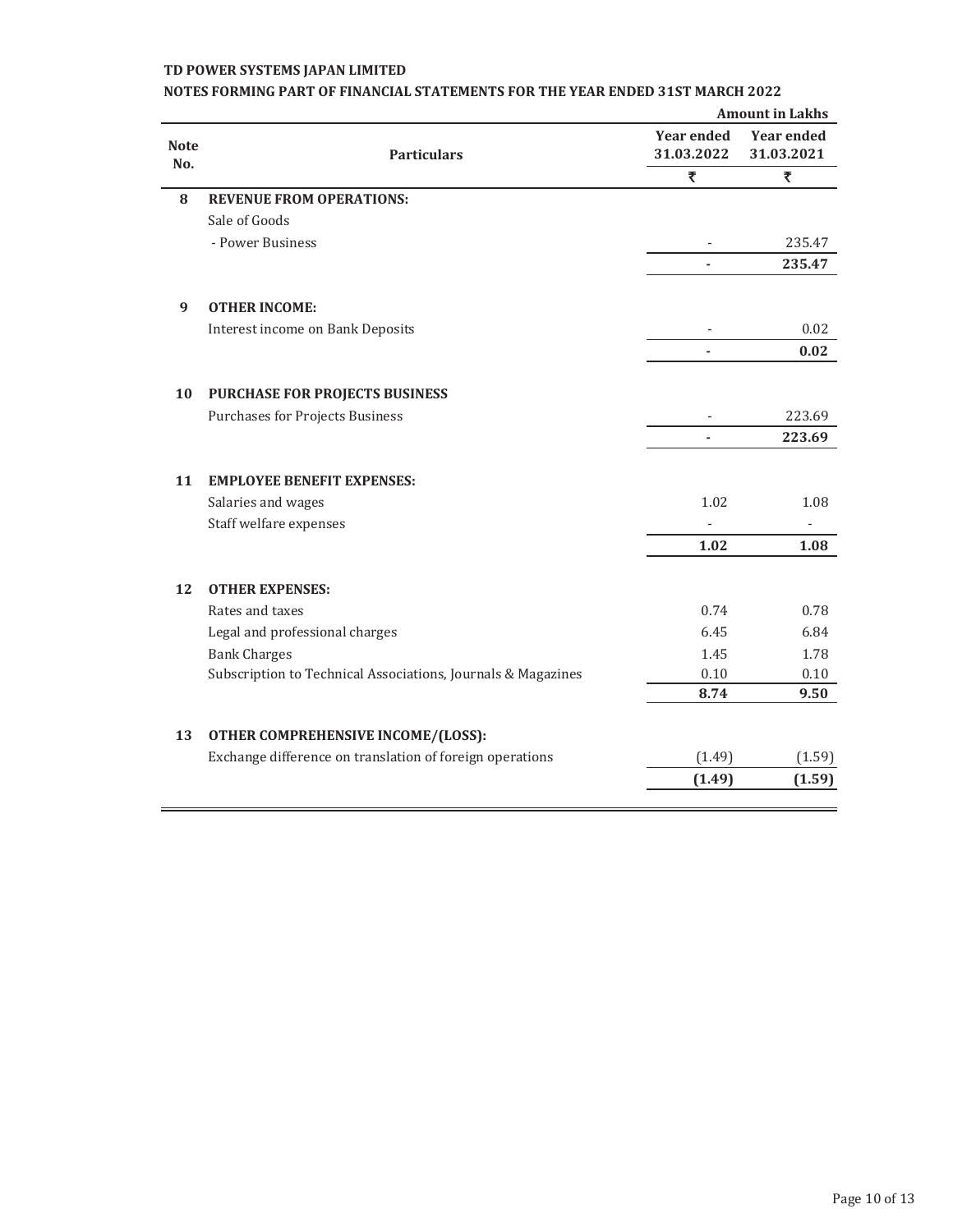### **NOTES FORMING PART OF FINANCIAL STATEMENTS FOR THE YEAR ENDED 31ST MARCH 2022**

#### **14 RELATED PARTY TRANSACTIONS :**

| SI.<br>No. | Name of the related party                             | Relationship           |  |  |  |
|------------|-------------------------------------------------------|------------------------|--|--|--|
|            | T D Power Systems Ltd                                 | <b>Holding Company</b> |  |  |  |
| 2(a)       | DF Power Systems Pvt Ltd,.                            |                        |  |  |  |
|            | 2(b) TD Power Systems USA Inc.                        | Fellow Subsidiary      |  |  |  |
| 2(c)       | TD Power Systems Europe GmbH                          |                        |  |  |  |
|            | 2(d) TD Power Systems Jenerator Sanayi Anonim Sirketi |                        |  |  |  |

- **15** The company does not have any pending litigations which would impact its financial positon as on the reporting date.
- **16** The company does not have any long term contracts including derivative contracts for which there were any material foreseeable losses.
- **17(a)** The Company will be executing orders in the ensuring years on a emerging favourable market conditions. However during the year no orders have been executed.
- **(b)** The company has accumulated losses as at the end of the reporting year. However, the company's holding company is authorised by its Board to infuse further funds as and when required and the management has drawn up action plan which would reduce the company's operating costs in the coming years.
- **(c)**  Based on the order book and execution capability, profitability thereon, the management is of the opinion that the going concern assumption in preparation of the financial statement is appropriate.
- **18** There are no amounts required to be transferred to the Investor Education and Protection Fund by the Company as on the reporting date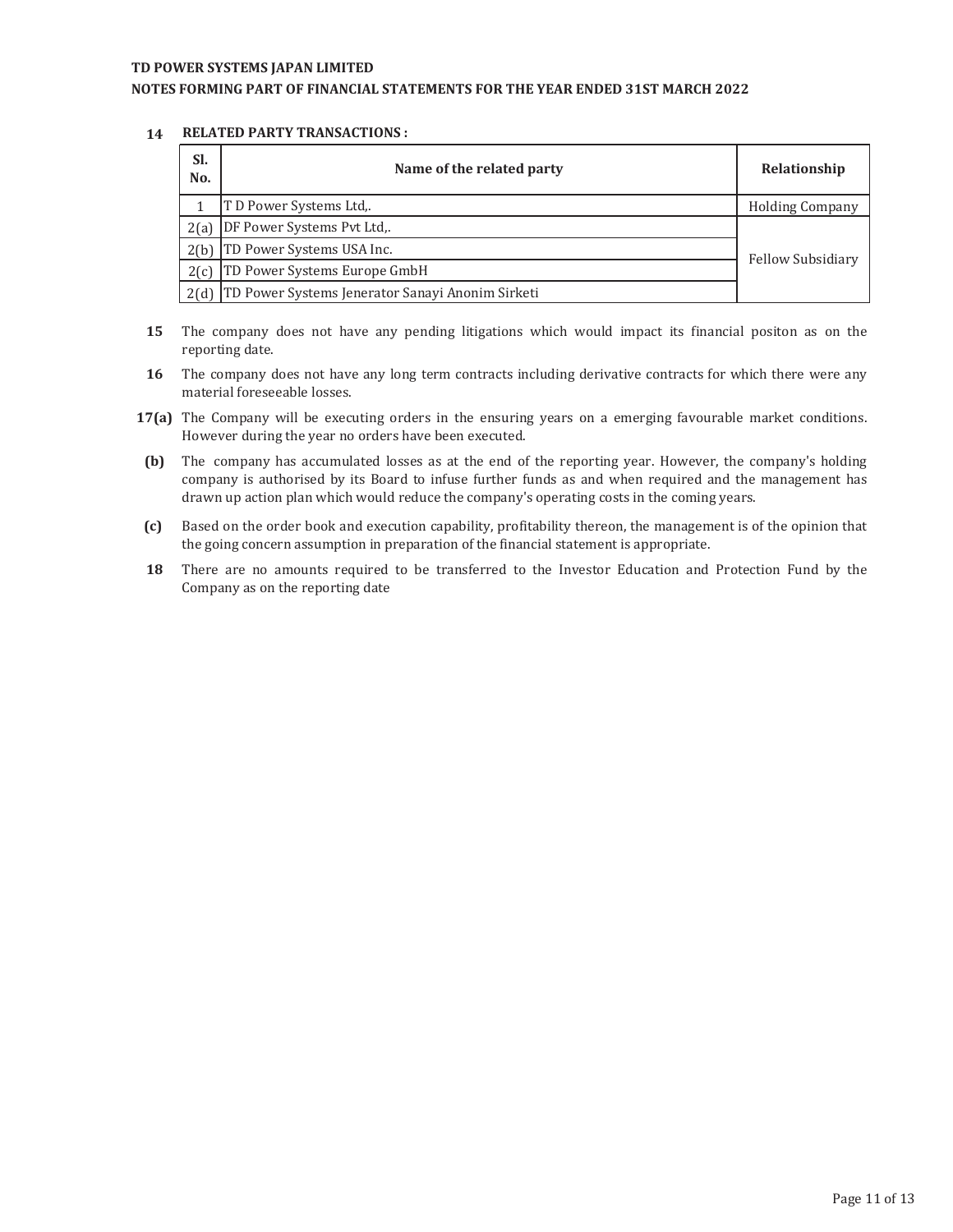## **TD POWER SYSTEMS JAPAN LIMITEDNOTES FORMING PART OF FINANCIAL STATEMENTS FOR THE YEAR ENDED 31ST MARCH 2022**

| <b>Sl</b>      |                                  | March 31, 2022 |                                  | March 31, 2021 |                |                                                  | $\frac{0}{0}$                                     |                                |                                            |
|----------------|----------------------------------|----------------|----------------------------------|----------------|----------------|--------------------------------------------------|---------------------------------------------------|--------------------------------|--------------------------------------------|
| <b>No</b>      | <b>Ratios</b>                    | Numerat I      | Denomin                          | Value          | <b>Numerat</b> | Denomin                                          | Value                                             | <b>Variance</b>                | <b>Reason for Variance</b>                 |
|                |                                  | <sub>or</sub>  | ator                             |                | <sub>or</sub>  | ator                                             |                                                   |                                |                                            |
|                | <b>Current Ratio</b>             | 17.95          | 8.51                             | 2.11           | 30.43          | 8.62                                             | 3.53                                              | $-40.25%$                      |                                            |
|                | Debt-equity Ratio                |                | Not applicable<br>Not Applicable |                |                | The Company doesn't have any debt hence the same |                                                   |                                |                                            |
| 3              | Debt service coverage ratio      |                | Not applicable                   |                | Not Applicable |                                                  |                                                   | is furnished as not applicable |                                            |
|                | 4 Return on equity ratio         | $-10.88$       | 15.63                            | $-0.70$        | 0.02           | 22.595                                           | 0.00                                              |                                | -787.67 Due to lower sales in current year |
| 5 <sub>1</sub> | Inventory turnover ratio         | Not applicable |                                  |                |                |                                                  | The Company doesn't have any inventory            |                                |                                            |
| 6              | Trade receivables turnover ratio | Not applicable |                                  |                |                | The Company doesn't have any trade receivables   |                                                   |                                |                                            |
|                |                                  |                |                                  |                |                |                                                  | The Company doesn't have any purchases during the |                                |                                            |
|                | Trade payables turnover ratio    | Not applicable |                                  |                |                |                                                  | year                                              |                                |                                            |
| 8 I            | Net capital turnover ratio       | Not applicable |                                  |                |                |                                                  | The Company doesn't have any sales during the     |                                |                                            |
|                | 9 Net profit ratio               | Not applicable |                                  |                | current year   |                                                  |                                                   |                                |                                            |
|                | 10 Return on capital employed    | $-9.76$        | 9.44                             | $-103%$        | 1.22           | 21.81                                            | 6%                                                | $-1948%$                       |                                            |
|                | 11 Return on investment          |                | Not applicable                   |                |                | Not Applicable                                   |                                                   |                                |                                            |

**19 Details of Key Ratios: - (All amounts in Indian Rupees Lakhs, except as otherwise stated)**

#### **Note on Ratios:**

- **1** Current ratio = Current assets / Current liabilities
- **2** Debt-equity Ratio = Total Debt / Total equity

Total Debt = Borrowings (current and non-current) and lease liabilities (current and non-current)

**3** Debt service coverage ratio = Earnings available for debt service/ Debt Service.

Earning for Debt Service <sup>=</sup> Net Profit after taxes <sup>+</sup> Non-cash operating expenses like depreciation and other amortizations <sup>+</sup> Interest <sup>+</sup> other adjustments like loss on sale of Fixed assets etc.

Debt service = Interest & Lease Payments + Principal Repayments

"Net Profit after tax" means reported amount of "Profit / (loss) for the period" and it does not include items of other comprehensive income

- **4** Return on equity ratio = Net Profits after taxes Preference Dividend / Average Shareholder's Equity
- **5** Inventory turnover ratio = Sales / Average Inventory
- **6** Trade receivables turnover ratio = Net Credit Sales / Avgerage Accounts Receivable
- **7** Trade payables turnover ratio = Net Credit Purchases / Average Trade Payables
- **8** Net capital turnover ratio = Net Sales / Working Capital.

Working Capital = Current Assets - Current liabilities

**9** Net profit ratio = Net Profit after taxes / Net Sales

 ${\bf 10}$  Return on capital employed = Earning before interest and taxes / Capital Employed - Capital Employed = Tangible Net Worth + Total Debt + Deferred Tax Liability.

**11** Return on investment - ROI = (Current Value of Investment - Cost of investment) / Cost of investment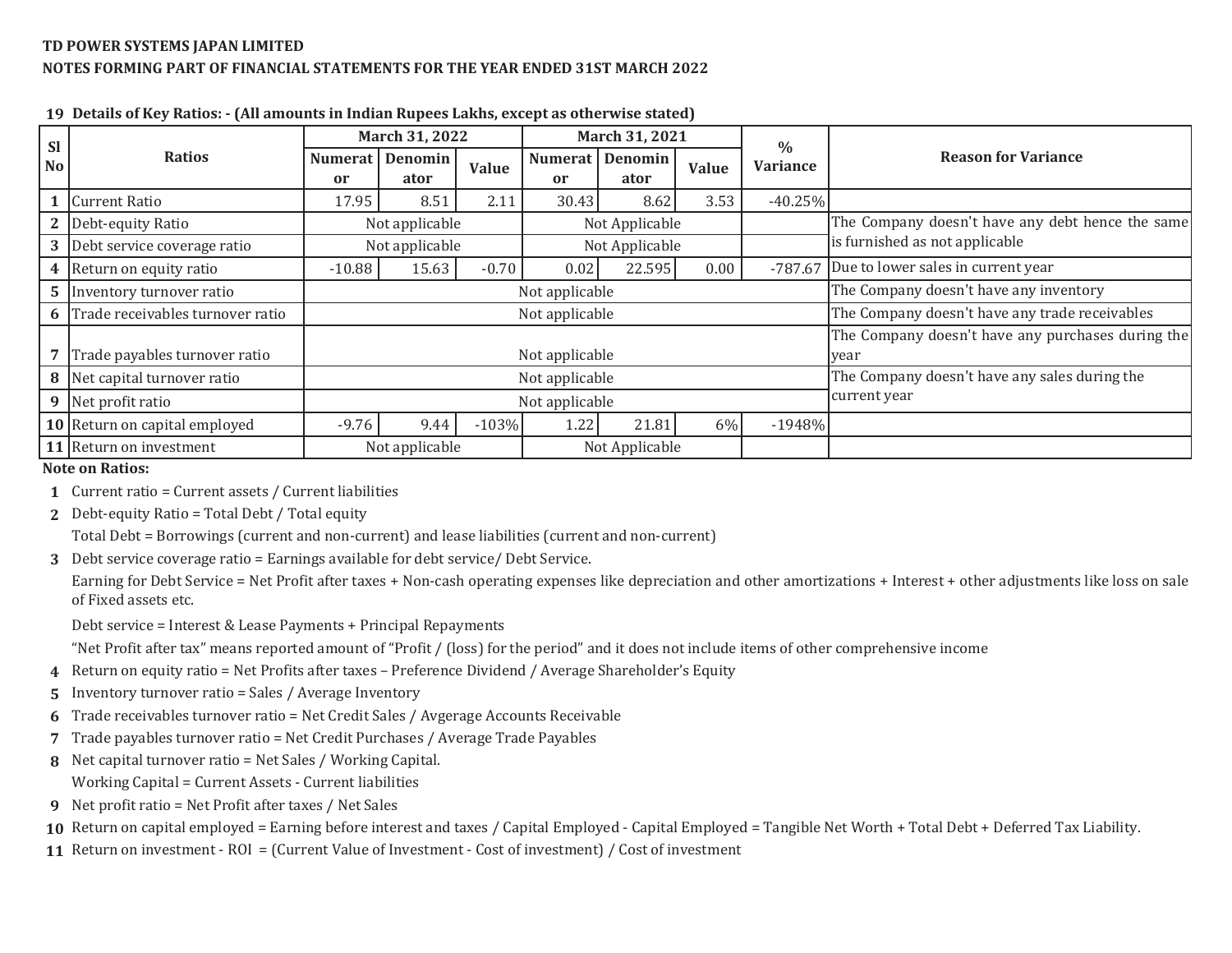#### **NOTES FORMING PART OF FINANCIAL STATEMENTS FOR THE YEAR ENDED 31ST MARCH 2022**

#### **20 Impact of COVID-19 on Business:**

The management has considered the possible effects that may result from the Covid-19 pandemic on the carrying value of assets. In developing the assumptions relating to the possible future uncertainties in the economic conditions because of this pandemic, the Company, as at the date of approval of these financial statements has used internal and external sources of information to assess the expected future performance of the Company. The Company has internally assessed sensitivity of the assumptions used and based on the current estimates, the Company expects that the carrying amount of these assets, as reflected in the balance sheet as at March 31, 2022, are fully recoverable. The management has also estimated the future cash flows for the Company with the possible effects that may result from the COVID-19 pandemic and does not foresee any adverse impact on its ability to continue as going concern and in meeting its liabilities as and when they fall due. The actual impact of the Covid-19 pandemic may be different from that estimated as at the date of approval of these financial statements.

**21** Previous reporting year figures have been regrouped wherever required in conformity with the presentation for the current reporting year.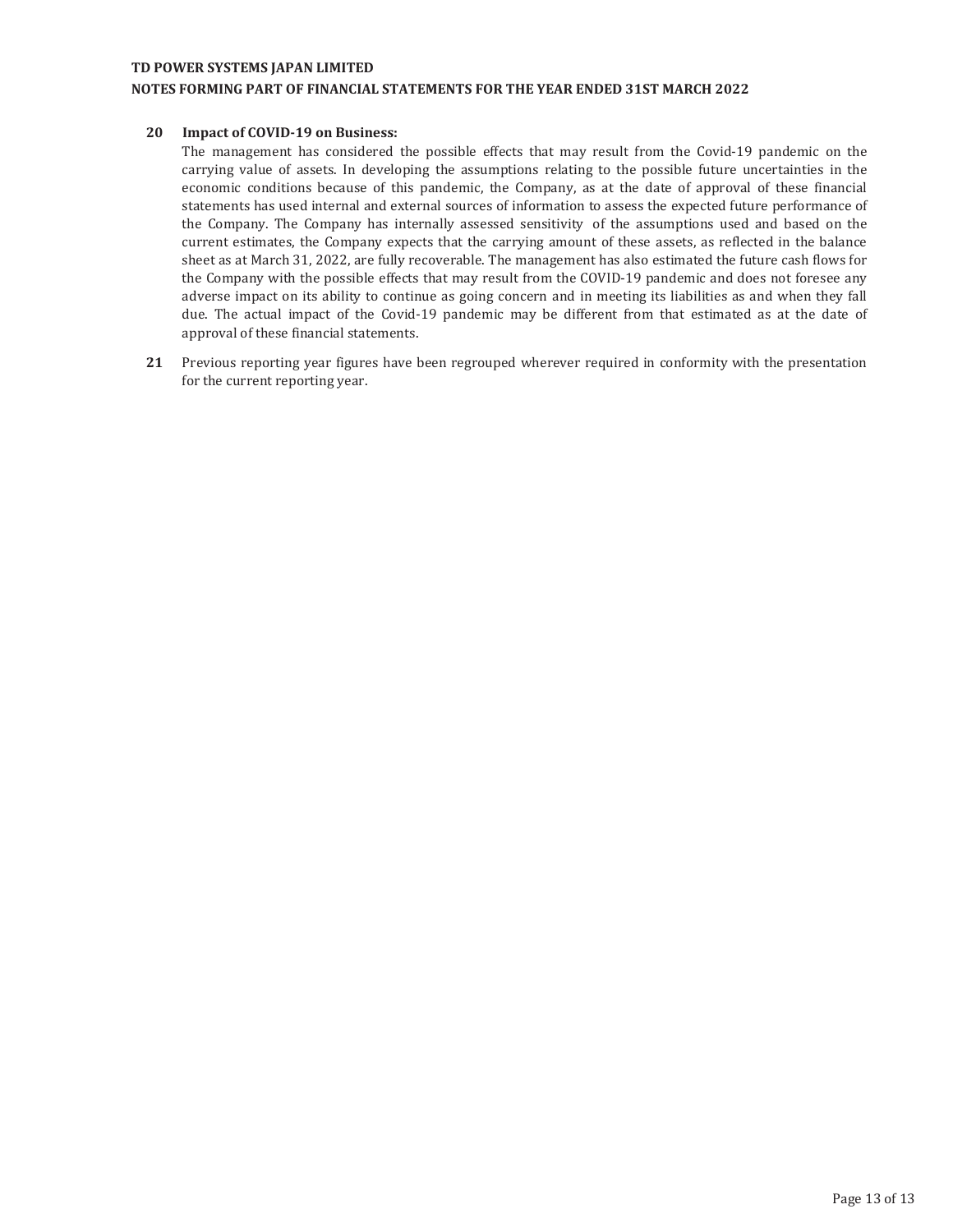#### **INDEPENDENT AUDITOR'S REPORT**

### **To the Members of TD POWER SYSTEMS JAPAN LIMITED**

#### **Report on the Financial Statements:**

#### **Opinion:**

We have audited the standalone Ind AS financial statements of TD Power Systems Japan Limited ("the Company") which comprise of balance sheet as at March 31, 2022, the statement of profit & loss, statement of changes in equity and the cash flow statement for the year then ended, notes to Ind AS financial statements including a summary of significant accounting policies and other explanatory information.

In our opinion and to the best of our information and according to the explanations given to us, the aforesaid standalone Ind AS financial statements give the information required by the Act in the manner so required and give a true and fair view in conformity with the accounting principles generally accepted in India, of the state of affairs of the Company as at March 31, 2022, and losses, changes in equity and its cash flows for the year ended on that date.

#### **Basis of Opinion:**

We conducted our audit in accordance with the Standards on Auditing (SAs) specified under section 143(10) of the Companies Act, 2013 ("the Act"). Our responsibilities under those Standards are further described in the Auditor's Responsibilities for the Audit of the Financial Statements section of our report. We are independent of the Company in accordance with the Code of Ethics issued by the Institute of Chartered Accountants of India together with the ethical requirements that are relevant to our audit of the Ind AS financial statements under the provisions of the Act and the Rules thereunder, and we have fulfilled our other ethical responsibilities in accordance with these requirements and the Code of Ethics. We believe that the audit evidence we have obtained is sufficient and appropriate to provide a basis for our opinion.

#### **Material Uncertainty Related to Going Concern:**

We draw attention to the following matter in the notes to financial statements:

Note 17 to the Significant accounting policies and other explanatory information which indicates that the company has accumulated losses during the year. The Company has incurred total comprehensive loss of Rs.12.37 lakhs and Rs.1.57 lakhs during the current year and previous years respectively. These conditions, along with other matters set forth in the said note, does not indicate the existence of a material uncertainty that may cast significant doubt about the Company's ability to continue as a going concern.

### **Key Audit Matters:**

Key audit matters are those matters that, in our professional judgment, were of most significance in our audit of the Ind AS financial statements for the financial year ended March 31, 2022. These matters were addressed in the context of our audit of the Ind AS financial statements as a whole, and in forming our opinion thereon, and we do not provide a separate opinion on these matters. For each matter below, our description of how our audit addressed the matter is provided in that context.

There were no key audit matters that need to be reported.

### **Management's Responsibility for Ind AS Financial Statements:**

The Company's Board of Directors is responsible for the matters stated in section 134(5) of the Act, with respect to the preparation of these standalone Ind AS financial statements that give a true and fair view of the financial position, financial performance, changes in equity and cash flows of the Company in accordance with the accounting principles generally accepted in India, including the accounting standards specified under section 133 of the Act. This responsibility also includes maintenance of adequate accounting records in accordance with the provisions of the Act for safeguarding of the assets of the Company and for preventing and detecting frauds and other irregularities; selection and application of appropriate implementation and maintenance of accounting policies; making judgments and estimates that are reasonable and prudent; and design, implementation and maintenance of adequate internal financial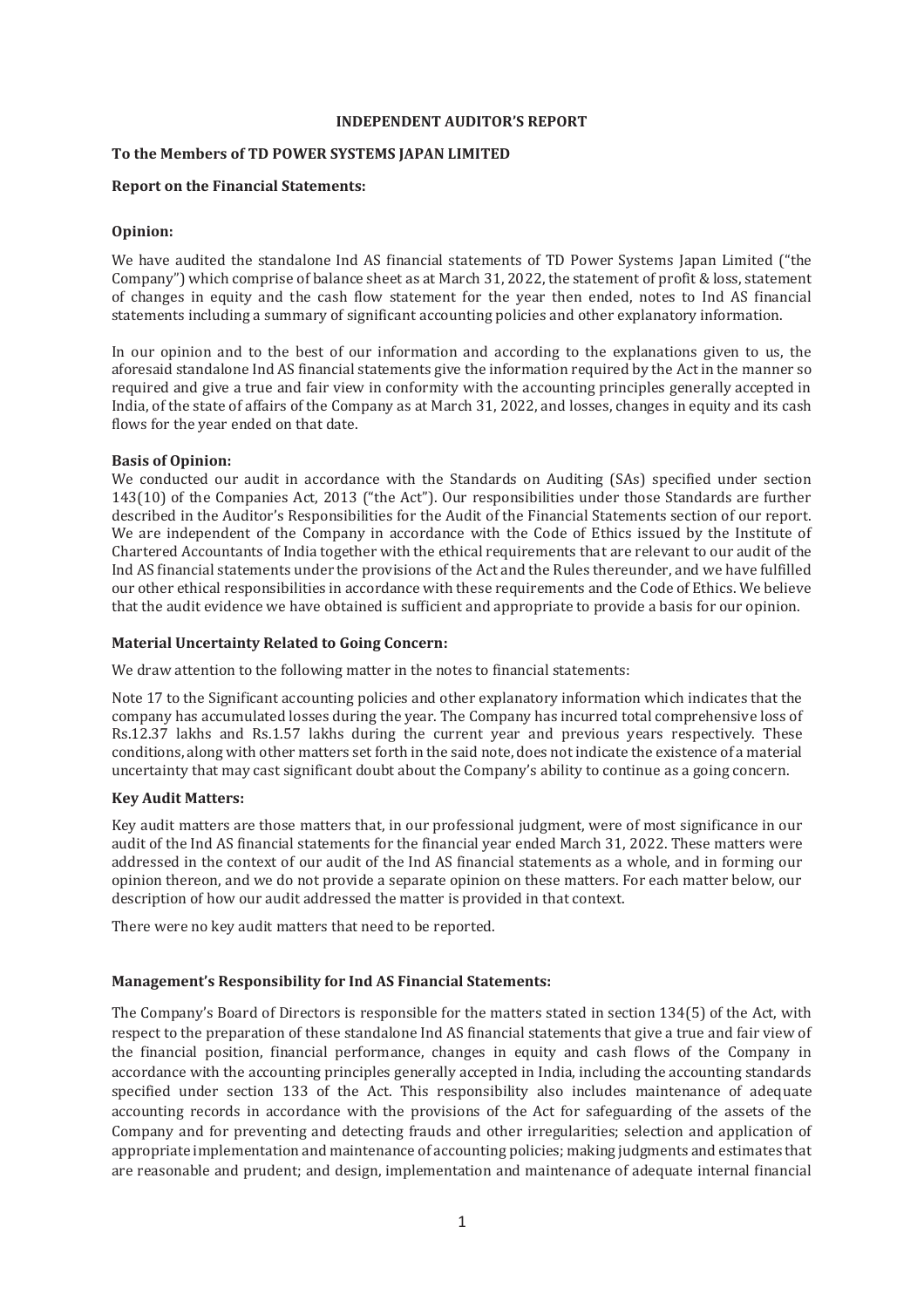controls, that were operating effectively for ensuring the accuracy and completeness of the accounting records, relevant to the preparation and presentation of the financial statement that give a true and fair view and are free from material misstatement, whether due to fraud or error.

In preparing the financial statements, management is responsible for assessing the Company's ability to continue as a going concern, disclosing, as applicable, matters related to going concern and using the going concern basis of accounting unless management either intends to liquidate the Company or to cease operations, or has no realistic alternative but to do so.

Board of Directors are also responsible for overseeing the Company's financial reporting process.

### **Auditor's Responsibilities for the Audit of the Ind AS Financial Statements:**

Our objectives are to obtain reasonable assurance about whether the Ind AS financial statements are free from material misstatement, whether due to fraud or error, and to issue an auditor's report that includes our opinion. Reasonable assurance is a high level of assurance but is not a guarantee that an audit conducted in accordance with SAs will always detect a material misstatement when it exists. Misstatements can arise from fraud or error and are considered material if, individually or in the aggregate, they could reasonably be expected to influence the economic decisions of users taken on the basis of these financial statements.

As part of an audit in accordance with SAs, we exercise professional judgement and maintain professional scepticism through the audit. We also:

- Identify and assess the risks of material misstatement of the financial statements, whether due to fraud or error, design and perform audit procedures responsive to those risks and obtain audit evidence that is sufficient and appropriate to provide a basis for our opinion. The risk of not detecting a material misstatement resulting from fraud is higher than for one resulting from error, as fraud may involve collusion, forgery, intentional omissions, misrepresentations, or the override of internal control.
- · Obtain an understanding of internal control relevant to the audit in order to design audit procedures that are appropriate in the circumstances. Under section 143(3)(i) of the Act, we are also responsible for expressing our opinion on whether the company has adequate internal financial controls system in place and the operating effectiveness of such controls.
- · Evaluate the appropriateness of accounting policies used and the reasonableness of accounting estimates and related disclosures made by management.
- Conclude on the appropriateness of management's use of the going concern basis of accounting and, based on the audit evidence obtained, whether a material uncertainty exists related to events or conditions that may cast significant doubt on the ability of the Company to continue as a going concern. If we conclude that a material uncertainty exists, we are required to draw attention in our auditor's report to the related disclosures in the standalone financial statements or, if such disclosures are inadequate, to modify our opinion. Our conclusions are based on the audit evidence obtained up to the date of our auditor's report. However, future events or conditions may cause the Company to cease to continue as a going concern.
- · Evaluate the overall presentation, structure and content of the consolidated financial statements, including the disclosures, and whether the consolidated financial statements represent the underlying transactions and events in a manner that achieves fair presentation.

We communicate with those charged with governance regarding, among other matters, the planned scope and timing of the audit and significant audit findings, including any significant deficiencies in internal control that we identify during our audit.

We also provide those charged with governance with a statement that we have complied with relevant ethical requirements regarding independence, and to communicate with them all relationships and other matters that may reasonably be thought to bear on our independence, and where applicable, related safeguards.